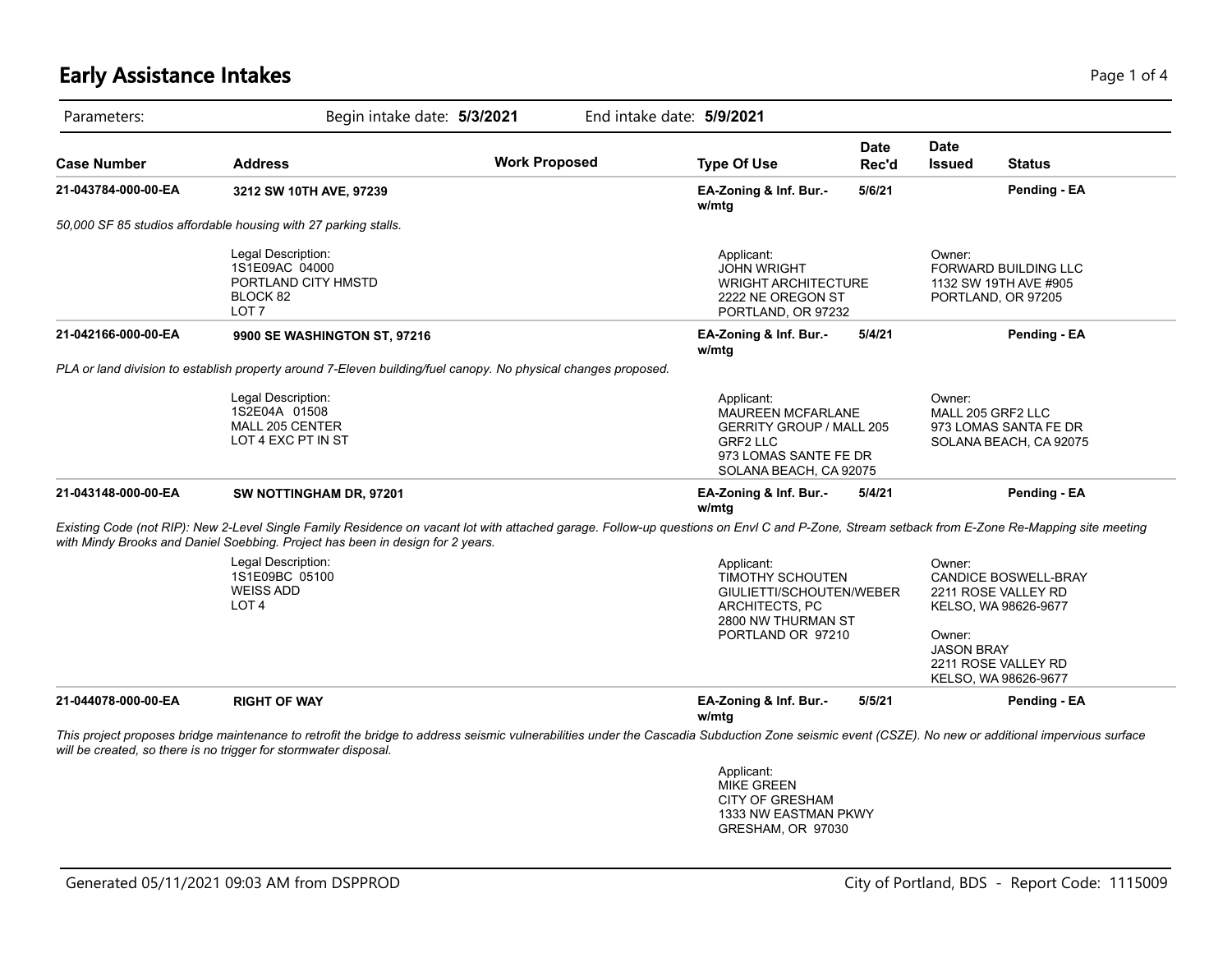## **Early Assistance Intakes** Page 2 of 4

| <b>Case Number</b>            | <b>Address</b>                                                                                                                                                                                                                                                                                                                                                                                                                                                                                                                                                                               | <b>Work Proposed</b> | <b>Type Of Use</b>                                                                                                        | <b>Date</b><br>Rec'd                                   | <b>Date</b><br><b>Issued</b><br><b>Status</b>                                                                                                                |  |
|-------------------------------|----------------------------------------------------------------------------------------------------------------------------------------------------------------------------------------------------------------------------------------------------------------------------------------------------------------------------------------------------------------------------------------------------------------------------------------------------------------------------------------------------------------------------------------------------------------------------------------------|----------------------|---------------------------------------------------------------------------------------------------------------------------|--------------------------------------------------------|--------------------------------------------------------------------------------------------------------------------------------------------------------------|--|
| 21-044016-000-00-EA           | 4905 N VANCOUVER AVE, 97217                                                                                                                                                                                                                                                                                                                                                                                                                                                                                                                                                                  |                      | EA-Zoning Only - no mtg                                                                                                   | 5/5/21                                                 | <b>Application</b>                                                                                                                                           |  |
|                               | These sites comprise a 3-Lot, 3 building development based on the current site zoning of RM2. As part of an earlier EA 2021-009897. We were informed that the site(s) have an existing conditional<br>use overlay that would need to be removed. It was suggested by the planner of that EA application that we submit this additional zoning Early Assistance application to determine that path.                                                                                                                                                                                           |                      |                                                                                                                           |                                                        |                                                                                                                                                              |  |
|                               | Legal Description:<br>Applicant:<br>1N1E22AC 15700<br><b>WILLIAM NEBURKA</b><br><b>CENTRAL ALBINA ADD</b><br>EVIDENT ARCHITECTURE OFFICE 560 1ST ST #104<br><b>BLOCK1</b><br>411 SE 58TH PL<br>LOT 7 EXC PT IN ST<br>PORTLAND, OR 97215                                                                                                                                                                                                                                                                                                                                                      |                      |                                                                                                                           | Owner:<br>NORTH VANCOUVER LLC<br>LAKE OSWEGO, OR 97034 |                                                                                                                                                              |  |
| 21-044748-000-00-EA           | <b>SE 139TH AVE, 97233</b>                                                                                                                                                                                                                                                                                                                                                                                                                                                                                                                                                                   |                      | EA-Zoning Only - no mtg 5/6/21                                                                                            |                                                        | Pending - EA                                                                                                                                                 |  |
|                               | Proposal for a planned unit development of a 9-unit residential townhouse project as the site is in a frontage zone requirement.                                                                                                                                                                                                                                                                                                                                                                                                                                                             |                      |                                                                                                                           |                                                        |                                                                                                                                                              |  |
|                               | Legal Description:<br>1S2E02DD 06900<br>HOOD ACRES & PLAT 2 & 3<br>BLOCK 10<br>LOT 15 EXC NLY 53' OF WLY 105'                                                                                                                                                                                                                                                                                                                                                                                                                                                                                |                      | Applicant:<br><b>BAYARD MENTRUM</b><br><b>MENTRUM ARCHITECTURE</b><br>2455 STORTZ AVE NE<br><b>SALEM OR 97301</b>         |                                                        | Owner:<br>TRAN, JANISS Y TR<br>10826 SE RICHMOND CT<br>HAPPY VALLEY, OR 97086<br>Owner:<br>TRAN. TUAN A TR<br>10826 SE RICHMOND CT<br>HAPPY VALLEY, OR 97086 |  |
| 21-044728-000-00-EA           | 139 NE 156TH AVE, 97230                                                                                                                                                                                                                                                                                                                                                                                                                                                                                                                                                                      |                      | EA-Zoning Only - w/mtg                                                                                                    | 5/6/21                                                 | Application                                                                                                                                                  |  |
|                               | Existing zoning code: Land Division to create four (4) separate tax lots, meeting development standards for the designated residential zone (R-7ah.) The existing residence is planned for<br>renovation/addition and will occupy the frontage lot. An accessory use structure on the property will be demolished. Detached single-family residences are proposed for the 3 interior lots and will be<br>accessed by a private easement as shown on the attached Proposed Site Development Plan. Also attached is a property survey, prepared in anticipation of the proposed Land Division. |                      |                                                                                                                           |                                                        |                                                                                                                                                              |  |
|                               | Legal Description:<br>1N2E36DB 04400<br>SECTION 36 1N 2E<br>TL 4400 0.70 ACRES                                                                                                                                                                                                                                                                                                                                                                                                                                                                                                               |                      | Applicant:<br><b>JOHN FLYNN</b><br>RESOLVE ARCHITECTURE AND<br><b>PLANNING</b><br>3742 SE MILL ST<br>PORTLAND, OR 97214   |                                                        | Owner:<br><b>JASON BUNSE</b><br>1947 TANAGER AVE NW<br><b>SALEM, OR 97304</b>                                                                                |  |
| 21-044825-000-00-EA           | 1706 NW 24TH AVE, 97210                                                                                                                                                                                                                                                                                                                                                                                                                                                                                                                                                                      |                      | <b>PC</b> - PreApplication<br>Conference                                                                                  | 5/6/21                                                 | <b>Application</b>                                                                                                                                           |  |
| strategy is to be determined. | Development consisting of 40,000 GSF new office space with associated site work and accessory surface parking. The building will include four levels of office of Type III-B construction. Stormwater                                                                                                                                                                                                                                                                                                                                                                                        |                      |                                                                                                                           |                                                        |                                                                                                                                                              |  |
|                               | Legal Description:<br>1N1E28CC 08500<br><b>BALCHS ADD</b><br><b>BLOCK 312 TL 8500</b>                                                                                                                                                                                                                                                                                                                                                                                                                                                                                                        |                      | Applicant:<br><b>DOUG SHEETS</b><br>LEVER ARCHITECTURE<br>4713 N ALBINA AVE, FOURTH<br><b>FLOOR</b><br>PORTLAND, OR 97217 |                                                        | Owner:<br>1706 NW 24TH LLC<br>116 NE 6TH AVE #400<br>PORTLAND, OR 97232-2904                                                                                 |  |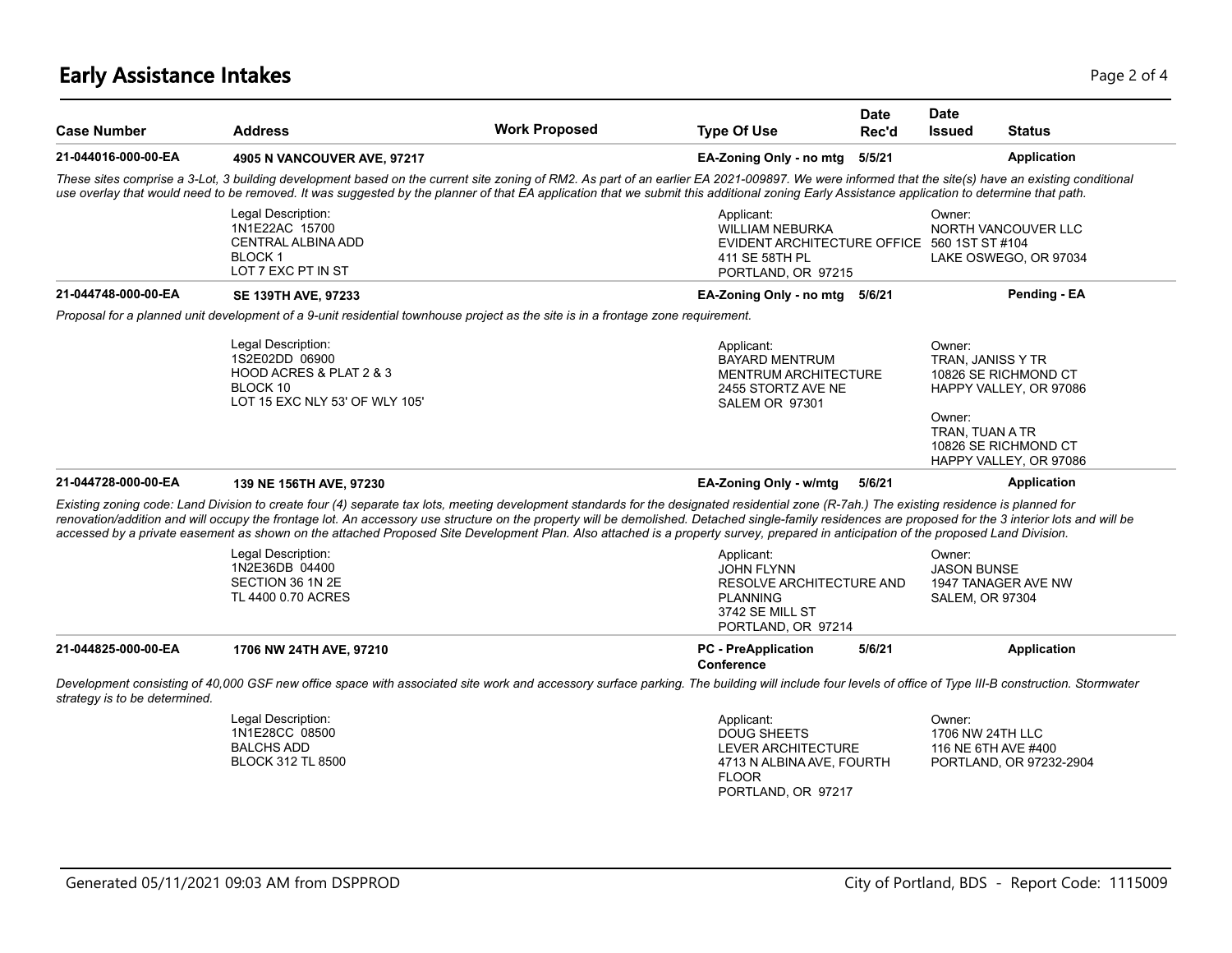## **Early Assistance Intakes** Page 1 of 4

| <b>Case Number</b>                                             | <b>Address</b>                                                                                                                                                                                                                                                                                                                                                                                                                                                                                                                                                                                                                                                                                                                                                                                                                                          | <b>Work Proposed</b>   | <b>Type Of Use</b>                                                                                                                        | <b>Date</b><br>Rec'd | <b>Date</b><br><b>Issued</b>                                                                                                                                     | <b>Status</b>                                 |
|----------------------------------------------------------------|---------------------------------------------------------------------------------------------------------------------------------------------------------------------------------------------------------------------------------------------------------------------------------------------------------------------------------------------------------------------------------------------------------------------------------------------------------------------------------------------------------------------------------------------------------------------------------------------------------------------------------------------------------------------------------------------------------------------------------------------------------------------------------------------------------------------------------------------------------|------------------------|-------------------------------------------------------------------------------------------------------------------------------------------|----------------------|------------------------------------------------------------------------------------------------------------------------------------------------------------------|-----------------------------------------------|
| 21-043957-000-00-EA                                            | 5644 SW MILES CT, 97219                                                                                                                                                                                                                                                                                                                                                                                                                                                                                                                                                                                                                                                                                                                                                                                                                                 |                        | <b>Public Works Inquiry</b>                                                                                                               | 5/5/21               |                                                                                                                                                                  | Pending - EA                                  |
| landscape arch - (on site facilities)                          | Existing zoning code (not RIP): Extensive remodel/addition of existing house. Existing garage to be demolished. New driveway in existing location (width tbd). Stormwater management TBD per                                                                                                                                                                                                                                                                                                                                                                                                                                                                                                                                                                                                                                                            |                        |                                                                                                                                           |                      |                                                                                                                                                                  |                                               |
|                                                                | Legal Description:<br>1S1E19BD 02000<br>SECTION 19 1S 1E<br>TL 2000 0.22 ACRES                                                                                                                                                                                                                                                                                                                                                                                                                                                                                                                                                                                                                                                                                                                                                                          |                        | Applicant:<br><b>COLIN STACEY</b><br>GUGGENHEIM ARCHITECTURE +<br><b>DESIGN STUDIO</b><br>915 NW 19TH AVE STUDIO #C<br>PORTLAND, OR 97209 |                      | Owner:<br><b>WALKER PRUETT</b><br>4032 SE 28TH AVE<br>PORTLAND, OR 97202-3504<br>Owner:<br><b>MADELINE PRUETT</b><br>4032 SE 28TH AVE<br>PORTLAND, OR 97202-3504 |                                               |
| 21-043815-000-00-EA                                            | 395 NW BRYNWOOD LN, 97229                                                                                                                                                                                                                                                                                                                                                                                                                                                                                                                                                                                                                                                                                                                                                                                                                               |                        | <b>Public Works Inquiry</b>                                                                                                               | 5/4/21               |                                                                                                                                                                  | Pending - EA                                  |
|                                                                | The existing house is on septic that will be decommissioned and replaced with a gravity sewer system connected to a public main. This will require a public sewer extension in NW 81st Place that<br>crosses the subject property towards the existing house. The sewer extension will serve the house and a potential future lot adjacent to NW Brynwood Lane. In order to serve the house with public<br>sewer, the property is currently being annexed into the City of Portland. The owner will be resubmitting for a lot partition to separate the existing house from the larger parcel after the annexation is<br>complete. The remaining property to the south can be served by a separate sewer extension from NW Miller Road should it be developed later.<br>Legal Description:<br>1N1W36CA 03200<br>SECTION 36 1N 1W<br>TL 3200 10.09 ACRES |                        |                                                                                                                                           |                      | Owner:<br><b>JEFFREY LEE</b>                                                                                                                                     | 395 NW BRYNWOOD LN<br>PORTLAND, OR 97229-6701 |
|                                                                | SPLIT LEVY R324723 (R961361660)                                                                                                                                                                                                                                                                                                                                                                                                                                                                                                                                                                                                                                                                                                                                                                                                                         |                        |                                                                                                                                           |                      |                                                                                                                                                                  |                                               |
| Total # of Early Assistance intakes: 10<br>21-044111-000-00-LU | 1211 SW 5TH AVE, 97204                                                                                                                                                                                                                                                                                                                                                                                                                                                                                                                                                                                                                                                                                                                                                                                                                                  | DZM - Design Review w/ | Type 2 procedure                                                                                                                          | 5/4/21               |                                                                                                                                                                  | Pending                                       |
|                                                                | Design review w/3 modifications for 3 signs: (1) address numbers on SW 5th Ave for (PAC West) (1) wall mounted tenant directory on SW 6th Ave (1) freestanding PAC West letters on SW 6th Ave                                                                                                                                                                                                                                                                                                                                                                                                                                                                                                                                                                                                                                                           | <b>Modifications</b>   |                                                                                                                                           |                      |                                                                                                                                                                  |                                               |